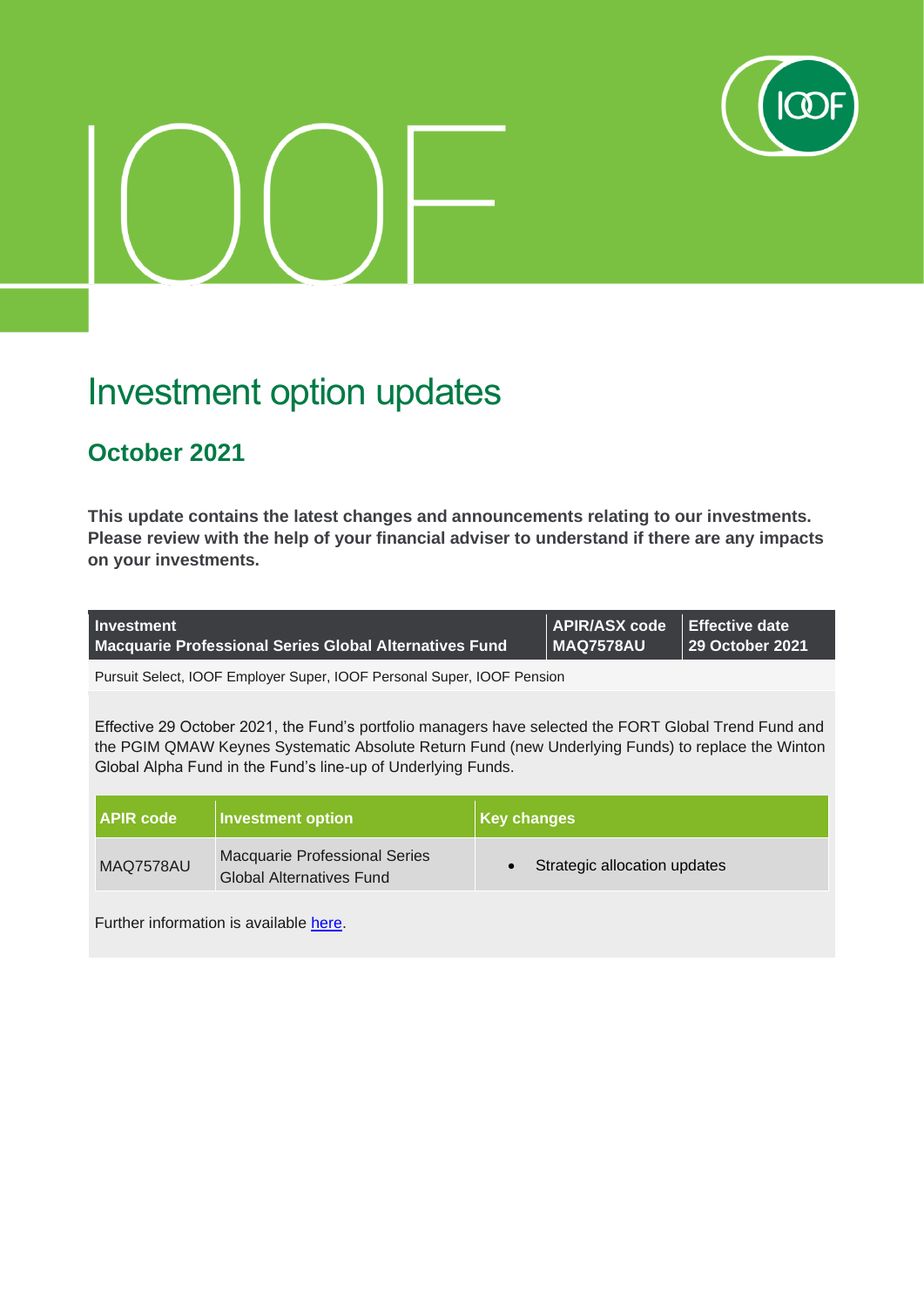| <b>APIR code</b> | <b>Investment option</b>                                    |
|------------------|-------------------------------------------------------------|
| MAL0018AU        | <b>BlackRock Global Allocation Fund (Aust) - Class D</b>    |
| MAL0029AU        | <b>BlackRock Global Allocation Fund (Aust) - Class S</b>    |
| BLK0001AU        | <b>BlackRock Multi Opportunity Absolute Return Fund</b>     |
| BAR0814AU        | <b>BlackRock Advantage Australian Equity Fund</b>           |
| <b>BAR0813AU</b> | <b>BlackRock Diversified ESG Growth Fund</b>                |
| <b>BAR0811AU</b> | <b>BlackRock Diversified ESG Stable Fund</b>                |
| BGL0109AU        | <b>BlackRock Advantage Hedged International Equity Fund</b> |
| <b>BAR0817AU</b> | <b>BlackRock Advantage International Equity Fund</b>        |
| <b>PWA0822AU</b> | <b>BlackRock Tactical Growth Fund</b>                       |
| <b>PWA0825AU</b> | <b>BlackRock Wholesale International Bond Fund</b>          |
| BGL0008AU        | iShares Global Bond Index Fund                              |
| <b>BGL0105AU</b> | iShares Australian Bond Index Fund                          |
| BGL0034AU        | iShares Australian Equity Index Fund                        |
| BGL0108AU        | <b>iShares Australian Listed Property Index Fund</b>        |
| BGL0044AU        | iShares Hedged International Equity Index Fund - Class D    |

Pursuit Select, IOOF Employer Super, IOOF Personal Super, IOOF Pension

Effective 22 October 2021, new PDSs were issued for the above investment options to reflect various changes including revised fees and costs, reflecting new complaints handling timeframes and updating suggested investment timeframes, where relevant.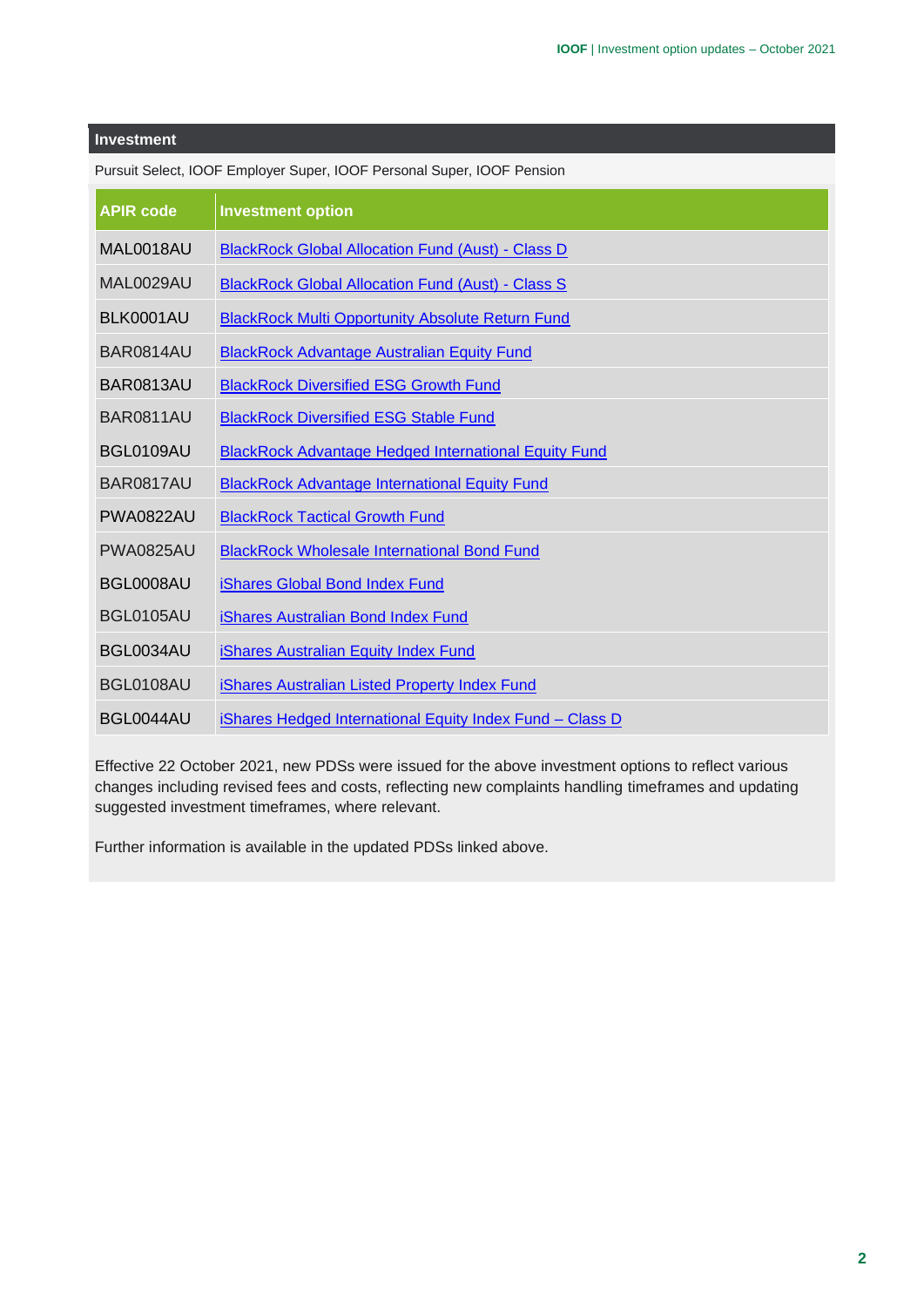| <b>APIR code</b> | <b>Investment option</b>                            |
|------------------|-----------------------------------------------------|
| HOW0019AU        | <b>Alphinity Australian Equity Fund</b>             |
| <b>PAM0001AU</b> | <b>Alphinity Australian Share Fund</b>              |
| HOW0026AU        | <b>Alphinity Concentrated Australian Share Fund</b> |
| <b>HOW0121AU</b> | <b>Alphinity Sustainable Share Fund</b>             |
| HOW0098AU        | <b>Ardea Real Outcome Fund</b>                      |
| CSA0038AU        | <b>Bentham Global Income Fund</b>                   |
| HOW0034AU        | <b>Greencape Broadcap Fund</b>                      |
| HOW0035AU        | <b>Greencape High Conviction Fund</b>               |
| <b>HOW0052AU</b> | Kapstream Absolute Return Income Fund               |
| <b>HOW3590AU</b> | <b>Lennox Australian Small Companies Fund</b>       |
| HBC0011AU        | Merlon Australian Share Income Fund                 |
| HOW0027AU        | <b>NovaPort Microcap Fund</b>                       |
| HOW0016AU        | <b>NovaPort Smaller Companies Fund</b>              |
| HBC0008AU        | <b>SG Hiscock Property Opportunities Fund</b>       |
| HOW0020AU        | <b>WaveStone Australian Share Fund</b>              |

Pursuit Select, IOOF Employer Super, IOOF Personal Super

Effective 18 October 2021, the above Fidante Partners PDSs were updated to reflect regulatory changes including:

- Updated RG97 fees and costs disclosure (under the new RG97 regime)
- RG271 complaints handling
- APS222 Bank disclaimers (a requirement due to Challenger's acquisition of MyLIfeMyFinance)
- Target Market Determination for DDO.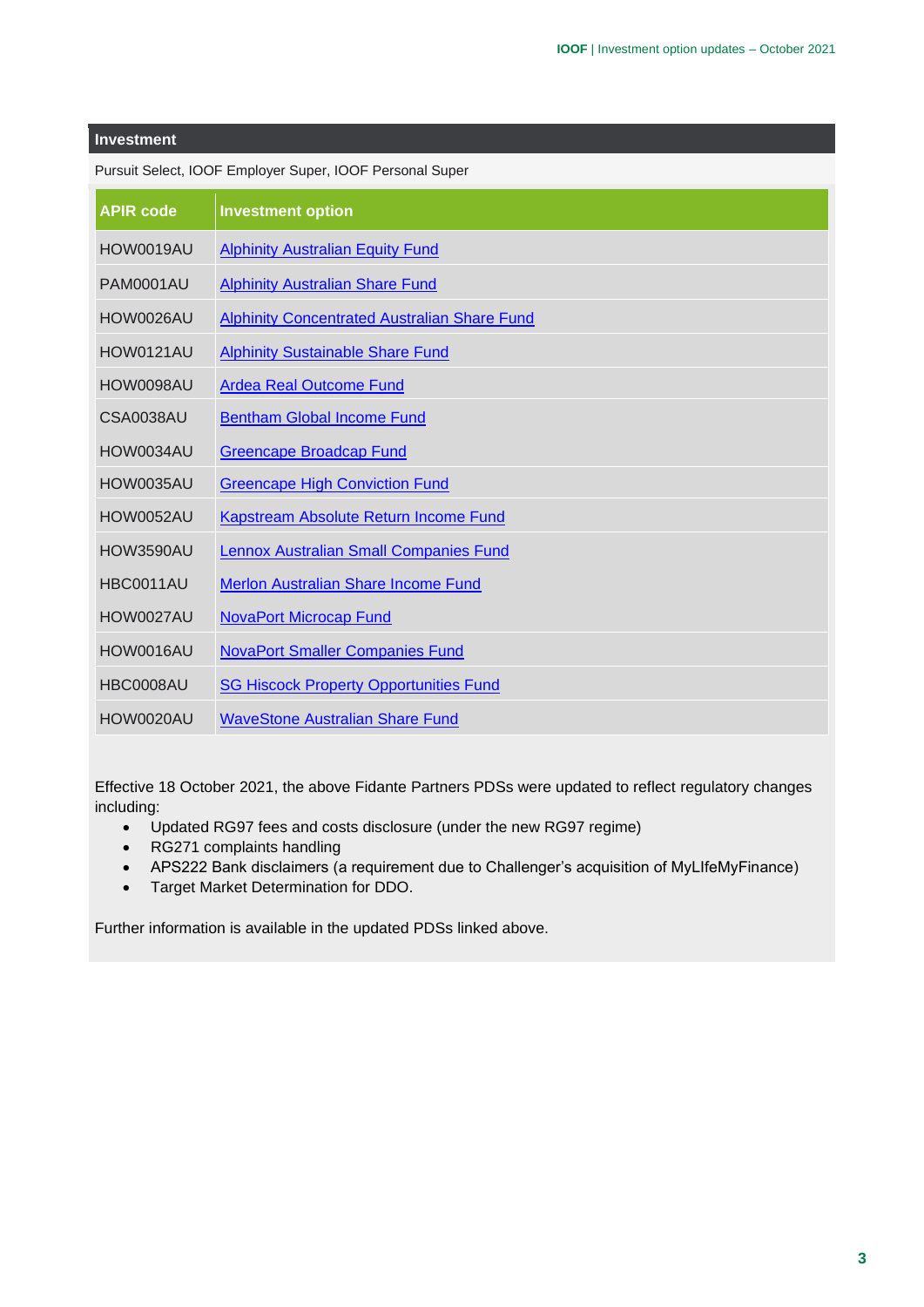| <b>APIR code</b> | <b>Investment option</b>                                         |
|------------------|------------------------------------------------------------------|
| SCH0024AU        | <b>Schroder Absolute Return Income Fund - Professional Class</b> |
| SCH0103AU        | Schroder Absolute Return Income Fund - Wholesale Class           |
| SCH0006AU        | <b>Schroder Asian Shares Fund</b>                                |
| SCH0002AU        | <b>Schroder Australian Equity Fund</b>                           |
| SCH0028AU        | Schroder Fixed Income Fund - Wholesale Class                     |
| SCH0034AU        | <b>Schroder Global Emerging Markets Fund</b>                     |
| SCH0030AU        | <b>Schroder Global Value Fund</b>                                |
| SCH0032AU        | <b>Schroder Global Value Fund (Hedged)</b>                       |
| SCH0047AU        | Schroder Real Return CPI +5% Fund - Wholesale Class              |
| SCH0010AU        | <b>Schroder Strategic Growth Fund- Professional Class</b>        |
| SCH0102AU        | Schroder Strategic Growth Fund- Wholesale Class                  |
| SCH0003AU        | <b>Schroder Sustainable Global Core Fund</b>                     |
| SCH0101AU        | Schroder Wholesale Australian Equity Fund                        |

Pursuit Select, IOOF Employer Super, IOOF Personal Super, IOOF Pension

Effective 1 October 2021, the above Schroder PDSs were updated to reflect changes including:

- Updated RG97 fees and costs disclosure
- Target Market Determination for DDO
- Name change for the 'Schroder Asia Pacific Fund', which is now called the 'Schroder Asian Shares Fund'.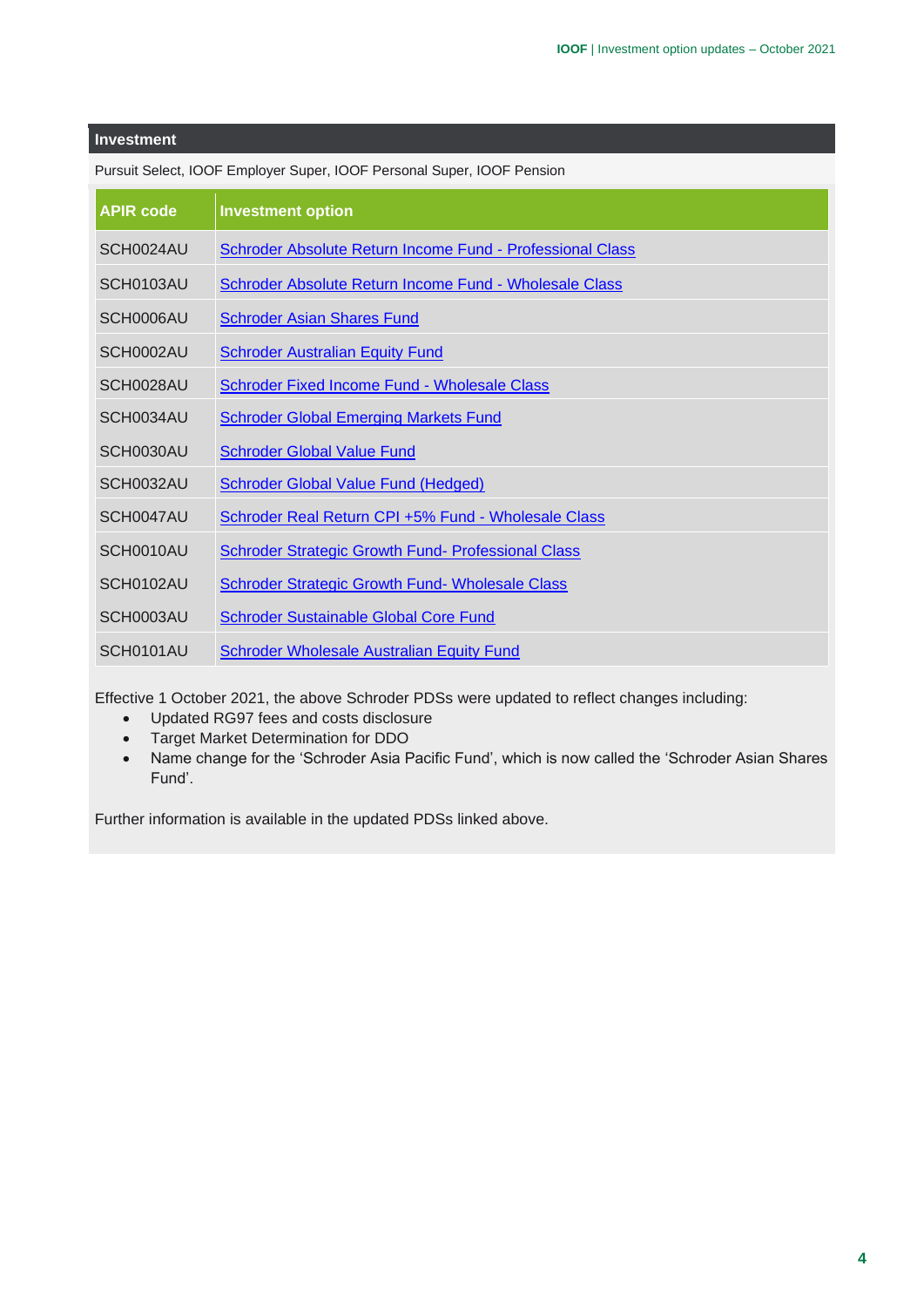| <b>Investment</b>                                  | APIR/ASX code Effective date |                |
|----------------------------------------------------|------------------------------|----------------|
| <b>Russell Balanced Fund - Class A Units</b>       | <b>RIM0001AU</b>             | 1 October 2021 |
| <b>Russell Conservative Fund - Class A Units</b>   | RIM0002AU                    | 1 October 2021 |
| <b>Russell Diversified 50 Fund - Class A Units</b> | RIM0003AU                    | 1 October 2021 |
| <b>Russell Growth Fund - Class A Units</b>         | RIM0004AU                    | 1 October 2021 |
| <b>Russell High Growth Fund - Class A Units</b>    | <b>RIM0034AU</b>             | 1 October 2021 |

Effective 1 October 2021, the below Russell Investment PDSs were updated in relation to:

- The 'benefits of investing in the fund' section
- Standard Risk Measure (SRM) classification
- RG97 fees and costs disclosure
- Complaints handling
- 'ESG considerations' section
- Taxation section.

| <b>APIR code</b> | <b>Investment option</b>                           | <b>Key changes</b>                                                                       |  |  |
|------------------|----------------------------------------------------|------------------------------------------------------------------------------------------|--|--|
| <b>RIM0001AU</b> | <b>Russell Balanced Fund - Class A Units</b>       | <b>SRM</b> classification<br>RG97 fees and costs<br>disclosure                           |  |  |
| <b>RIM0002AU</b> | <b>Russell Conservative Fund - Class A Units</b>   | <b>SRM</b> classification<br>$\bullet$<br>RG97 fees and costs<br>$\bullet$<br>disclosure |  |  |
| <b>RIM0003AU</b> | <b>Russell Diversified 50 Fund - Class A Units</b> | <b>SRM</b> classification<br>RG97 fees and costs<br>disclosure                           |  |  |
| <b>RIM0004AU</b> | <b>Russell Growth Fund - Class A Units</b>         | <b>SRM</b> classification<br>RG97 fees and costs<br>$\bullet$<br>disclosure              |  |  |
| <b>RIM0034AU</b> | <b>Russell High Growth Fund - Class A Units</b>    | <b>SRM</b> classification<br>RG97 fees and costs<br>disclosure                           |  |  |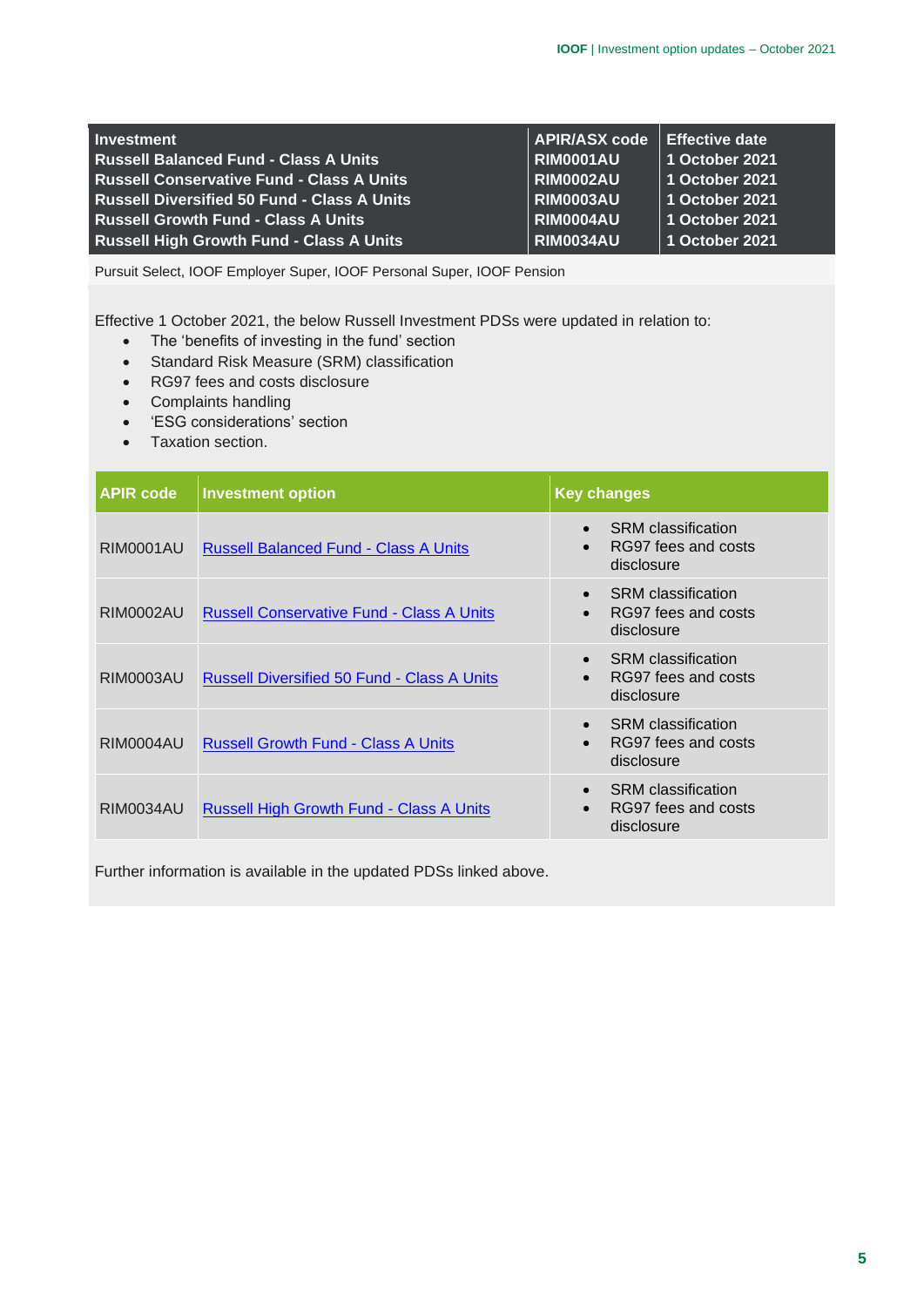| <b>Investment</b>                     | APIR/ASX code   Effective date |                        |
|---------------------------------------|--------------------------------|------------------------|
| <b>Impax Sustainable Leaders Fund</b> | <b>ETL8171AU</b>               | $\vert$ 1 October 2021 |

Effective 1 October 2021, the Standard Risk Measure (SRM) of the Sustainable Leaders Fund was updated from "High" to "Very High". This was done as part of Fidante's annual SRM review of all funds. This calculation yielded a risk level of "Very High", which is in line with funds invested in the global equities asset class.

| <b>APIR code</b>   Investment option     | Key changes                                  |
|------------------------------------------|----------------------------------------------|
| ETL8171AU Impax Sustainable Leaders Fund | <b>Standard Risk Measure (SRM)</b><br>update |

Further information is available in the PDS Update linked above.

| Investment                                      | APIR/ASX code                      | ∣ Effective date |
|-------------------------------------------------|------------------------------------|------------------|
| <b>AMP Cap Balanced Growth Fund - Wholesale</b> | $\overline{\phantom{a}}$ AMP0442AU | 1 October 2021   |

Pursuit Select, IOOF Employer Super, IOOF Personal Super, IOOF Pension

Effective 1 October 2021, the long-term benchmark of the AMP Funds was updated. This was based on a regular review of the long-term asset mix (long-term benchmark) and strategic ranges of the Funds.

| <b>APIR code</b>   Investment option               | $\vert$ Key changes       |  |
|----------------------------------------------------|---------------------------|--|
| AMP0442AU AMP Cap Balanced Growth Fund - Wholesale | Updated asset allocations |  |

Further information is available [here.](https://microsite.ioof.com.au/__data/assets/pdf_file/0009/444249/2021-10-01-AMP-Capital-Balanced-Growth-Fund-Wholesale-Investor-Notice.pdf)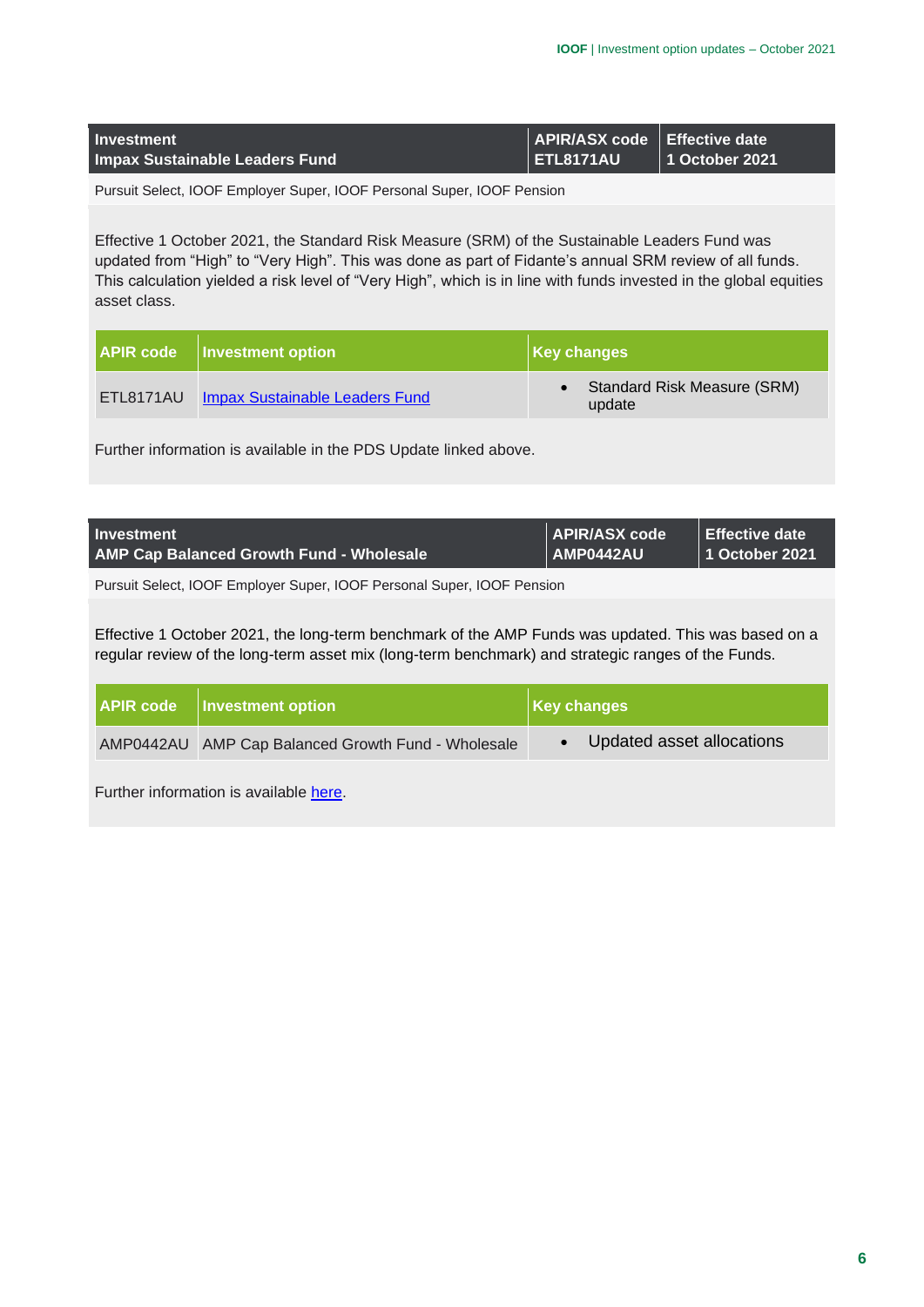IOOF Employer Super, IOOF Personal Super, IOOF Pension

On 1 October 2021, the following investments options with 'Legg Mason' in the name changed to no longer include the words 'Legg Mason'. In addition, the name of the Responsible Entity for the investment options changed to Franklin Templeton Australia Limited (FTAL).

| <b>APIR code</b> | <b>Investment option</b>                                                 | <b>New Name</b>                               |
|------------------|--------------------------------------------------------------------------|-----------------------------------------------|
| JPM0008AU        | Legg Mason Martin Currie Diversified Growth<br>Fund                      | Martin Currie Diversified Growth Fund         |
| <b>SSB0061AU</b> | Legg Mason Martin Currie Diversified Income<br>Fund                      | Martin Currie Diversified Income Fund         |
| <b>SSB0043AU</b> | Legg Mason Martin Currie Equity Income<br>Fund                           | Martin Currie Equity Income Fund              |
| SSB4946AU        | Legg Mason Martin Currie Ethical Income<br>Fund                          | Martin Currie Ethical Income Fund             |
| <b>SSB0128AU</b> | Legg Mason Martin Currie Property Securities<br>Fund                     | <b>Martin Currie Property Securities Fund</b> |
| SSB0026AU        | Legg Mason Martin Currie Real Income Fund                                | Martin Currie Real Income Fund                |
| <b>SSB0009AU</b> | Legg Mason Martin Currie Select<br><b>Opportunities Fund</b>             | Martin Currie Select Opportunities Fund       |
| <b>SSB0125AU</b> | Legg Mason Martin Currie Sustainable Equity<br>Fund                      | Martin Currie Sustainable Equity Fund         |
| <b>SSB0130AU</b> | Legg Mason Martin Currie Tactical Allocation<br>Fund                     | <b>Martin Currie Tactical Allocation Fund</b> |
| <b>SSB0122AU</b> | Legg Mason Western Asset Australian Bond<br>Fund                         | Western Asset Australian Bond Fund            |
| <b>SSB8320AU</b> | Legg Mason Western Asset Global Bond Fund Western Asset Global Bond Fund |                                               |

Further information is available [here.](https://img.updates.ioof.com.au/47/Uploads%202021/OCT/BB20102021/Legg%20mason%20name%20change.pdf)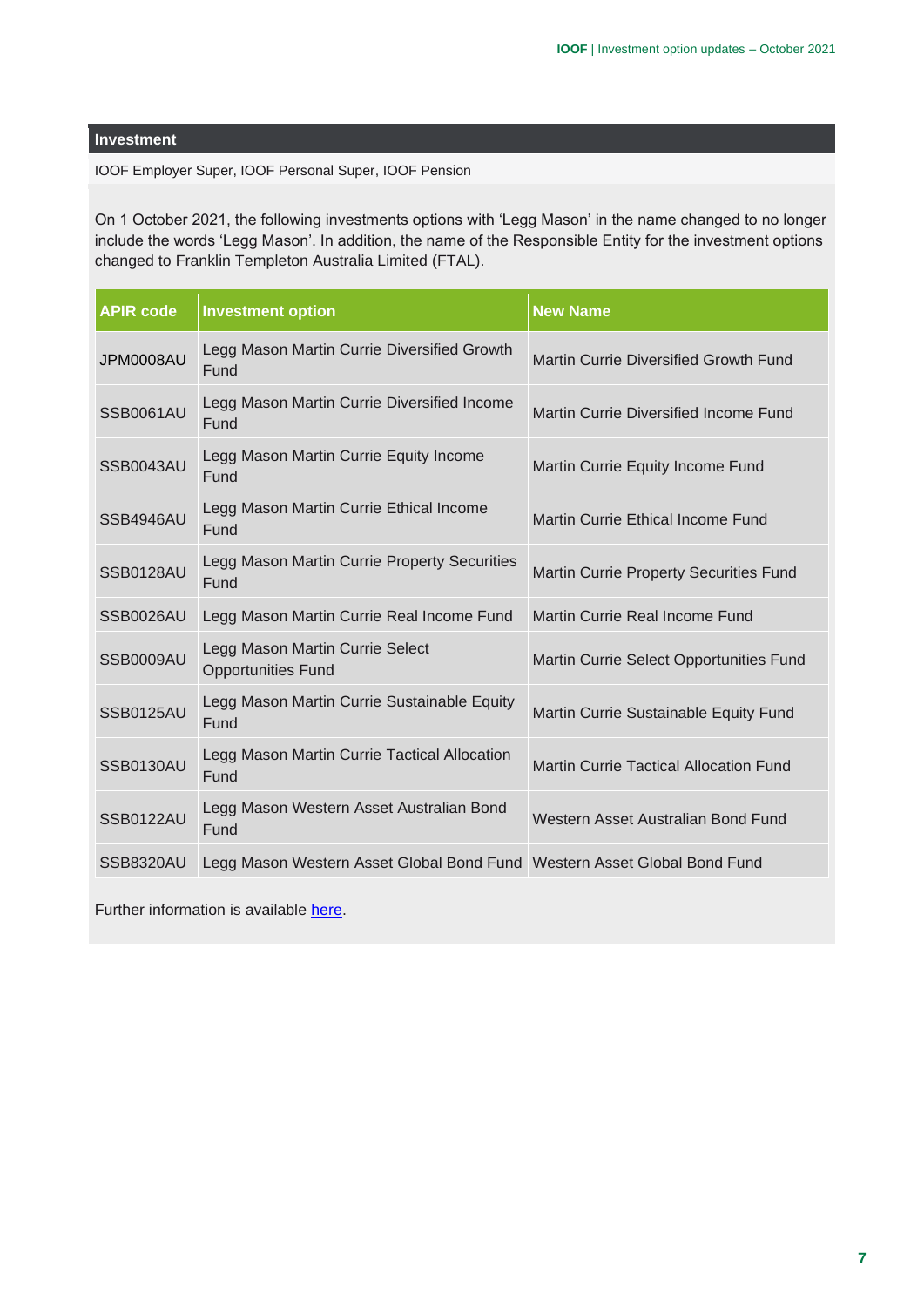| <b>Investment</b>                                | <b>APIR/ASX code</b> | <b>Effective date</b> |
|--------------------------------------------------|----------------------|-----------------------|
| Janus Henderson Australian Fixed Interest Fund   | <b>IOF0046AU</b>     | 30 September 2021     |
| Janus Henderson Cash Fund - Institutional        | <b>IOF0141AU</b>     | 30 September 2021     |
| Janus Henderson Conservative Fixed Interest Fund | <b>IOF0047AU</b>     | 30 September 2021     |
| Janus Henderson Tactical Income Fund             | <b>IOF0145AU</b>     | 30 September 2021     |

Effective 30 September 2021, the Janus Henderson PDSs were updated to reflect changes including:

- Updates to RG97 fees and costs
- Environmental, Social and Governance (ESG) enhancements
- Reductions to management fees for several funds as announced on 1 July 2021.

| <b>APIR code</b> | <b>Investment option</b>                            | <b>Key changes</b>                                                                       |  |
|------------------|-----------------------------------------------------|------------------------------------------------------------------------------------------|--|
| IOF0046AU        | Janus Henderson Australian Fixed Interest<br>Fund   | Updates to RG97 fees and costs<br>Reduction in management fees<br>$\bullet$              |  |
| IOF0141AU        | Janus Henderson Cash Fund - Institutional           | Updates to RG97 fees and costs<br>$\bullet$<br>Reduction in management fees<br>$\bullet$ |  |
| IOF0047AU        | Janus Henderson Conservative Fixed Interest<br>Fund | Updates to RG97 fees and costs<br>$\bullet$<br>Reduction in management fees<br>$\bullet$ |  |
| IOF0145AU        | Janus Henderson Tactical Income Fund                | Updates to RG97 fees and costs<br>$\bullet$<br>Reduction in management fees<br>$\bullet$ |  |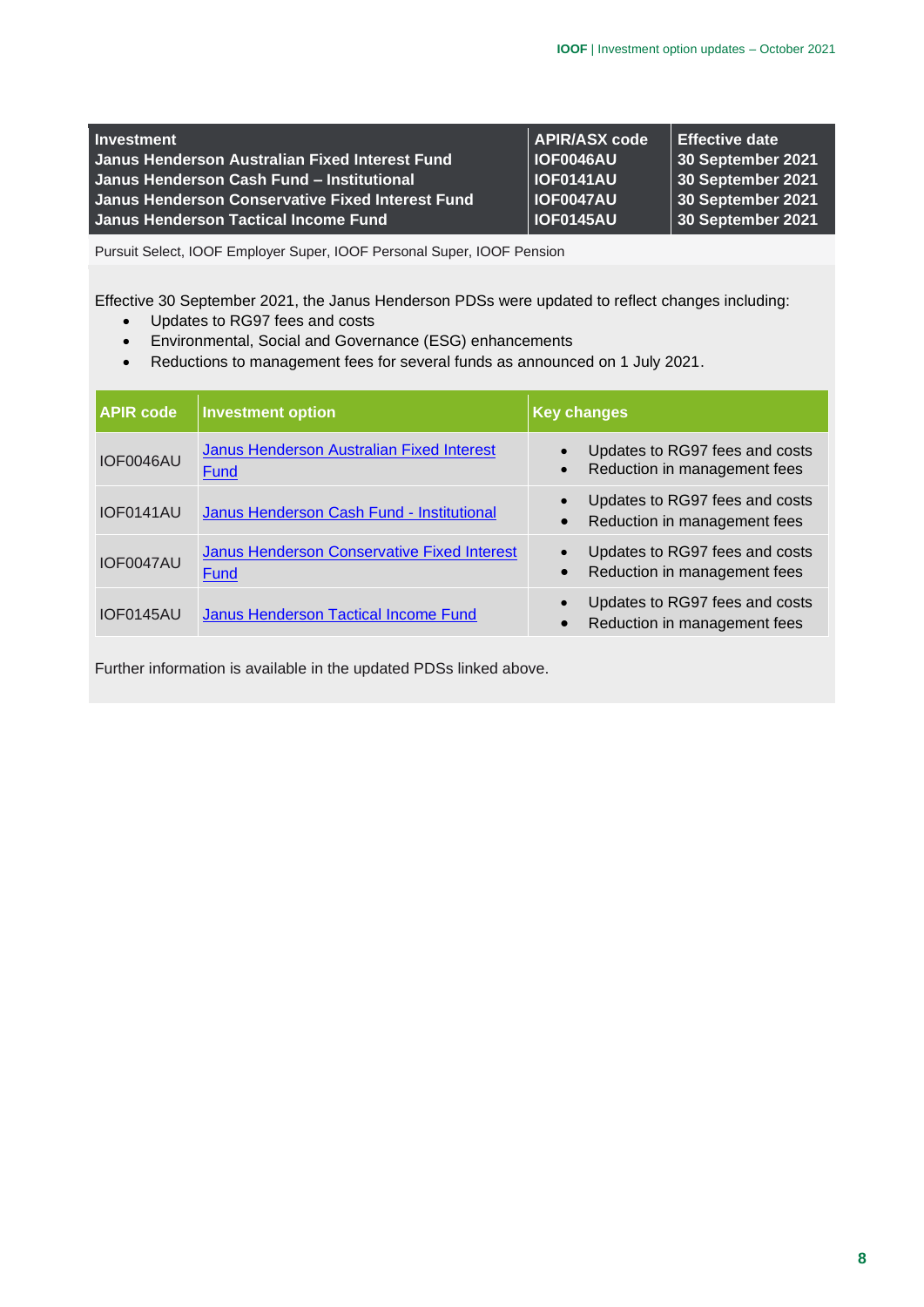Pursuit Select, IOOF Employer Super, IOOF Personal Super, IOOF Pension

| <b>APIR code</b> | <b>Investment option</b>                                 |
|------------------|----------------------------------------------------------|
| CRS0005AU        | Aberdeen Standard Actively Hedged Int Equities Fund      |
| <b>EQI0028AU</b> | Aberdeen Standard Asian Opportunities Fund               |
| MGL0114AU        | Aberdeen Standard Australian Equities Fund               |
| <b>CSA0131AU</b> | Aberdeen Standard Australian Small Companies Fund        |
| ETL0032AU        | Aberdeen Standard Emerging Opportunities Fund            |
| <b>CRS0003AU</b> | Aberdeen Standard Ex-20 Australian Equities Fund Class A |
| CSA0135AU        | Aberdeen Standard Fully Hedged Int Equities Fund         |
| ETL0130AU        | Aberdeen Standard Global Abs Return Strat Fund Class A   |
| EQI0015AU        | Aberdeen Standard International Equity Fund              |
| CRS0001AU        | Aberdeen Standard Multi-Asset Income Fund                |
| <b>CRS0002AU</b> | Aberdeen Standard Multi-Asset Real Return Fund Class A   |

Effective 27 September 2021, Aberdeen Standard Investments Australia Limited has changed their company name to abrdn Australia Limited. It is worth noting that although the legal entity name (Aberdeen Standard Investments Australia) will change, there will be no change to the fund names at this time.